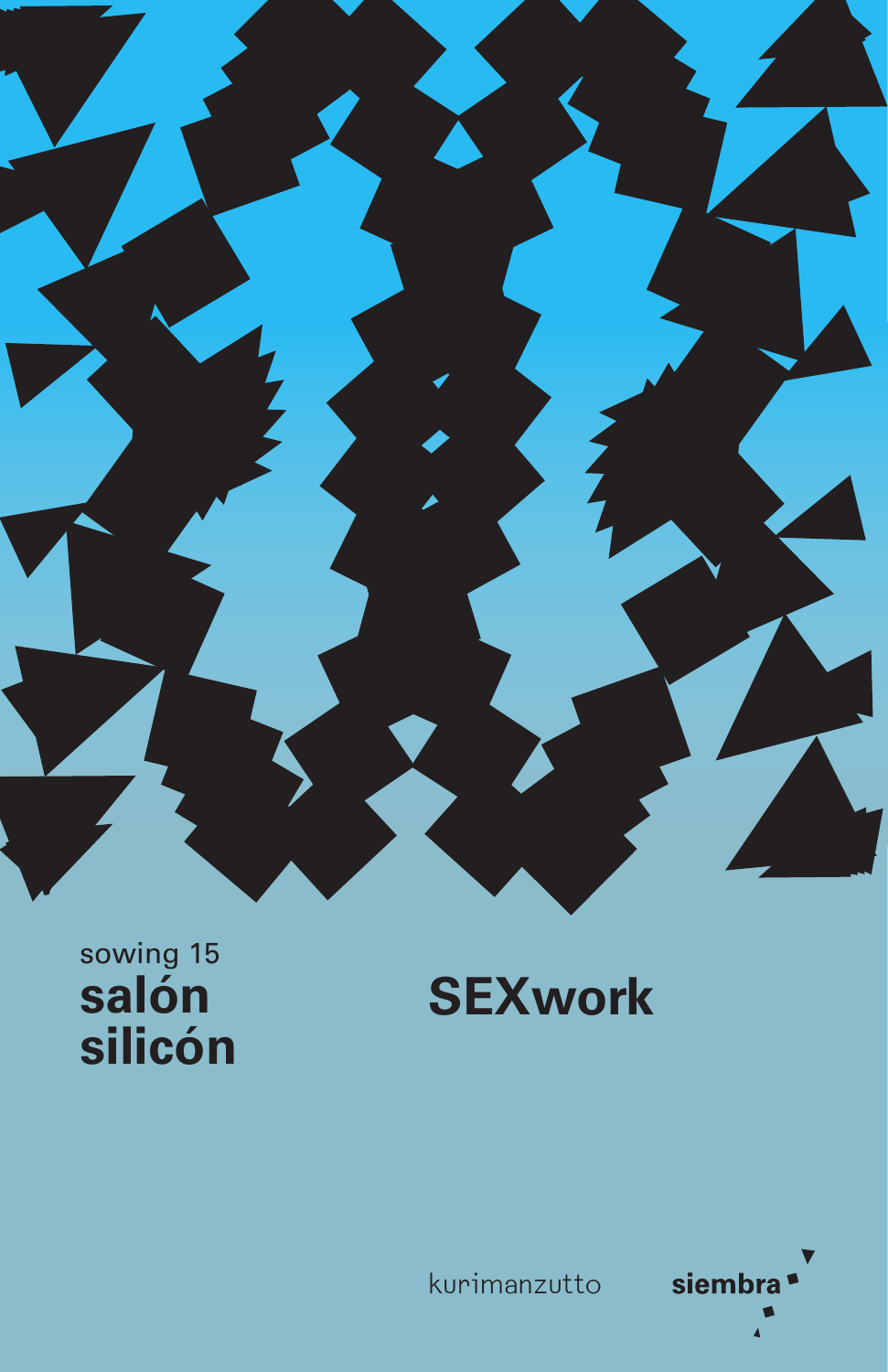A show called SEX, just like the Vivianne Westwood and Malcolm McLaren store, just like the Madonna book from 1992. An obvious and ridiculous title, we know... but we were already talking about sex: about penetrability as a concept and about the importance of lube in practice, about the repressions shoved up our asses, about a DIY approach to our evolving identities, and about the technologies we use for and against our bodies…

The show will be designed around three themes, three nearly independent shows, *Holy Trinity style: SEXplay, SEXwork, SEXtrauma.*

*SEXplay* is desire, wanting to connect with others, fetishes, playfulness, roleplay, foreplay, internet genitalia, the creation of sexy… September 7 – October 24, 2020

*SEXwork* is power, capitalism, disposable bodies, fighting for rights, violence against ourselves, activisms … October 31 – November 20, 2020

*SEXtrauma* is wanting to be loved, being disappointed by romantic love, repression, sickness, getting old, an erotic memory that fills you with shame… November 28 – December 19, 2020

The order of the three parts is not meant to be narrative: the show doesn't begin in laughter to end in tears. We speak of our lives because affection, pleasure and desire have been denied to us, because our bodies have been fetishized and violated. We don't mind being frivolous, self-referential and hedonistic. Leave straight art to talk about the bigger issues, let them talk about the universe, since they control it already.

Today, the art world seems to be interested in being inclusive. There's big talk about racial issues, queer bodies, feminist politics; but the upper circles rarely look at the local scenes or include the precarious, the offensive, or what they consider bad taste.

We don't want to raise consciousness, we are just showing who we are: womxn, queer, trans\* and diverse, who deserve love, sex, and happy endings.

artists

Nobuyoshi Araki – Alan Balthazar – John Birtle – Sandra Blow Miguel Camacho – Minerva Cuevas – Karla Frías – Romeo Gómez López – Olalla Gómez – Félix González-Torres – Havi Sofía Hinojosa – Sarah Lucas – Lucas Lugarinho – Carla Lamoyi – Pinar Marul – Raisa Maudit – Natalia Millán – Mauricio Muñoz Andrew Roberts – PJ Rountree – Laos Salazar – Carmen Serratos Manuel Solano – Issa Tellez – Carolina Villanueva Apichatpong Weerasethakul – Akram Zaatari